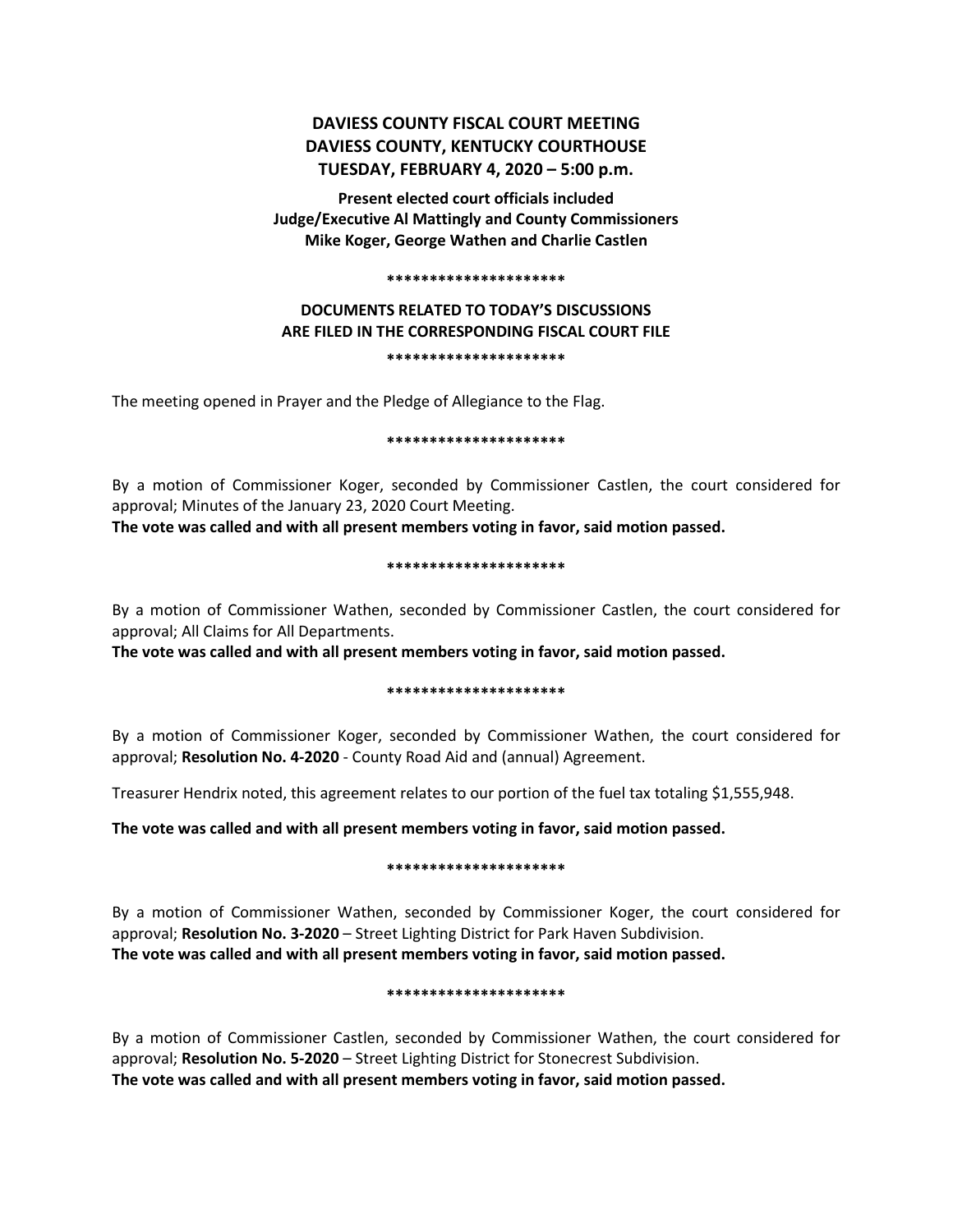#### **\*\*\*\*\*\*\*\*\*\*\*\*\*\*\*\*\*\*\*\*\***

By a motion of Commissioner Castlen, seconded by Commissioner Wathen, the court considered for approval; Professional Services Contract with Trott Communications to perform RFP Development and Procurement Support for the County Radio System.

Purchasing Agent Jordan Johnson stated, "This is the second phase of the Public Radio System upgrade, which relates to the procurement support for an amount not to exceed \$37,770 for all services listed in the contract."

# **The vote was called and with all present members voting in favor, said motion passed.**

### **\*\*\*\*\*\*\*\*\*\*\*\*\*\*\*\*\*\*\*\*\***

By a motion of Commissioner Wathen, seconded by Commissioner Koger, the court considered for approval; Award RFQ 001-2020: Control Replacement for Courtroom Audio to Business Communications Solutions for \$9,095.10.

# **The vote was called and with all present members voting in favor, said motion passed.**

### **\*\*\*\*\*\*\*\*\*\*\*\*\*\*\*\*\*\*\*\*\***

By a motion of Commissioner Wathen, seconded by Commissioner Koger, the court considered for approval; Annual DC Playground Association Lease and Concession Agreements, including:

- Concession Contract with Owensboro-Daviess County Babe Ruth League
- Lease Agreement with Whitesville Playground Association
- Lease Agreement with Stanley Playground Association
- Lease Agreement with Diocese of Owensboro
- Lease Agreement with Daviess County Public Schools
- Sports Facilities License Agreement with Daviess County Youth Soccer Association

# **The vote was called and with all present members voting in favor, said motion passed.**

### **\*\*\*\*\*\*\*\*\*\*\*\*\*\*\*\*\*\*\*\*\***

By a motion of Commissioner Koger, seconded by Commissioner Wathen, the court considered for approval; Appoint Jim West [1.5.20], Gary Murphy [1.6.20], & Mark Irby [1.7.20] to the DC-SWEEP Bd. Terms: 1/1/2020 - 1/1/2023.

**The vote was called and with all present members voting in favor, said motion passed.** 

### **\*\*\*\*\*\*\*\*\*\*\*\*\*\*\*\*\*\*\*\*\***

By a motion of Commissioner Wathen, seconded by Commissioner Koger, the court considered for approval; Second Reading of **KOC A.96.02 (2020) #1-2020** – Budget Amendment #2

Treasurer Hendrix recognized that this amendment incorporates and reflects a \$75,000 flow through grant.

# **Public Comments:**